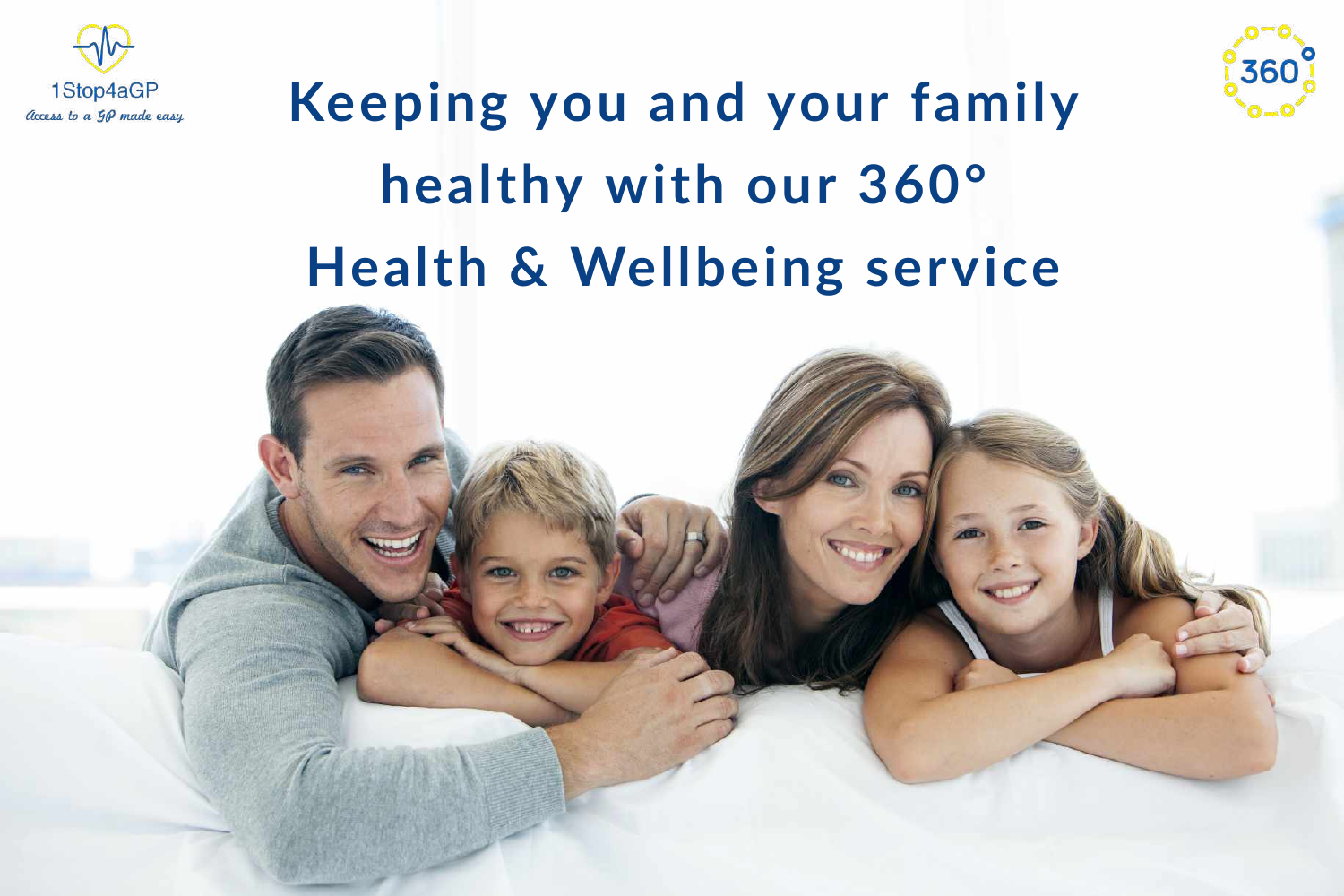

## **Benefts for you & your family**

*Each case will be handled on an individual, ongoing basis untl a resoluton is reached or resolved.*

 $\preceq\preceq$ 

**So, what benefts will you and your family receive if you sign up for our 360° Service?**

- Access to a GP 24/7 online or by phone
- Personal and highly confidential advice and support
- Dedicated case managers to guide them through the process
- Wide breadth of services and advice delivered by fully qualifed experts
- Unlimited call length, no time restraints
- Full access to specialists 24/7 365 including face to face consultations
- Quick access to support thanks to fast-track referrals
- Individual access to online portal and MyMindPal app



360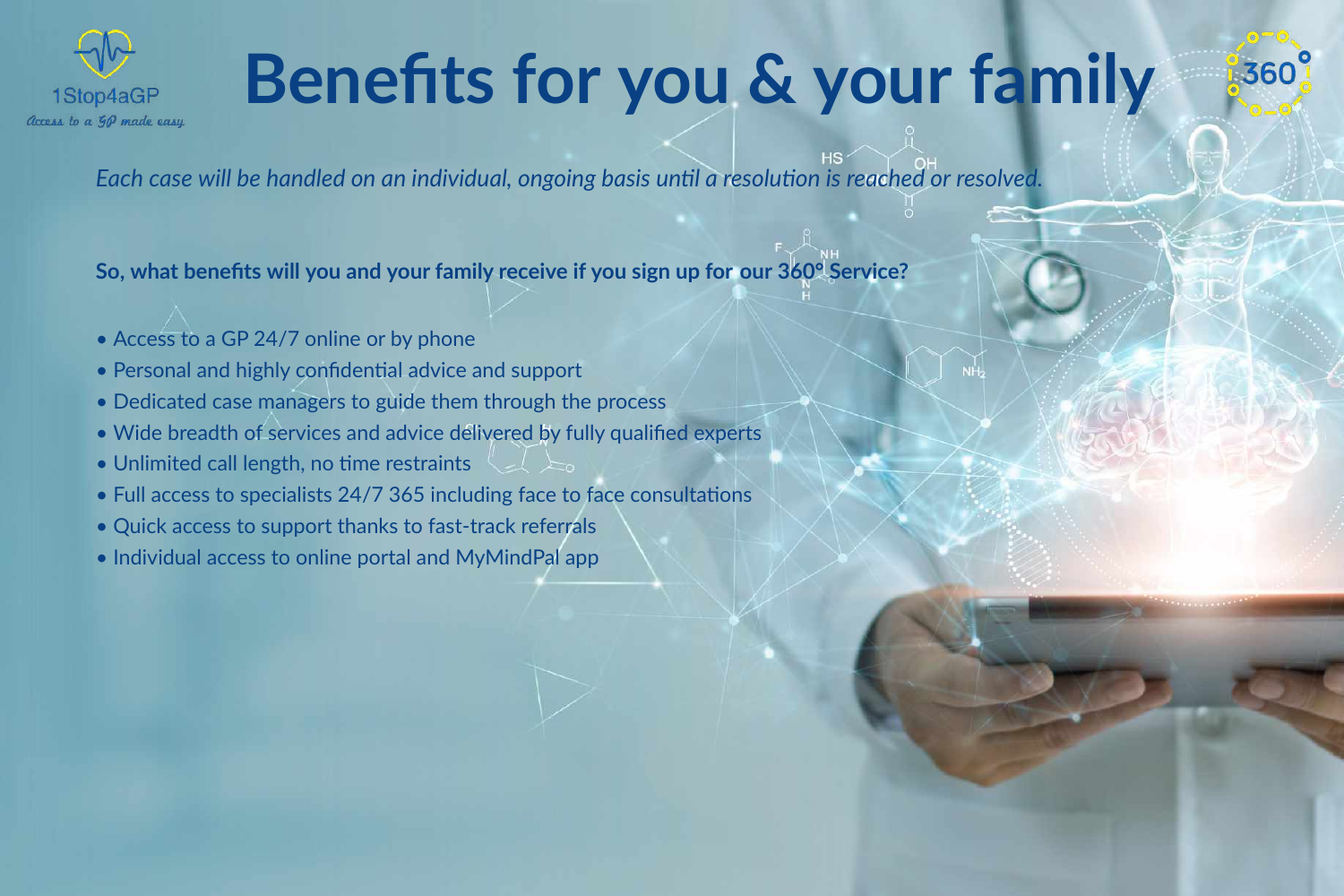

# **Our Values**

A new level, client centred service that offers you and your family a 360° health and wellness support service.

### **Complete Care**

You can be reassured that your wellbeing is being handled by market leading organisations.



### **Connected Expertse**

A service that works seamlessly, unifying expert support services through one access point.

### **Positive Difference**

### **Reliable Reassurance**

Our service makes a positive impact, offering real improvements to the health and wellbeing of you and your family. We enable people to be at the best of their ability as well as giving you peace of mind.

### **Individual Solutions**

Each case is handled on an individual and ongoing basis. A dedicated Case Manager will oversee your issue to its conclusion, coordinating relevant service providers.

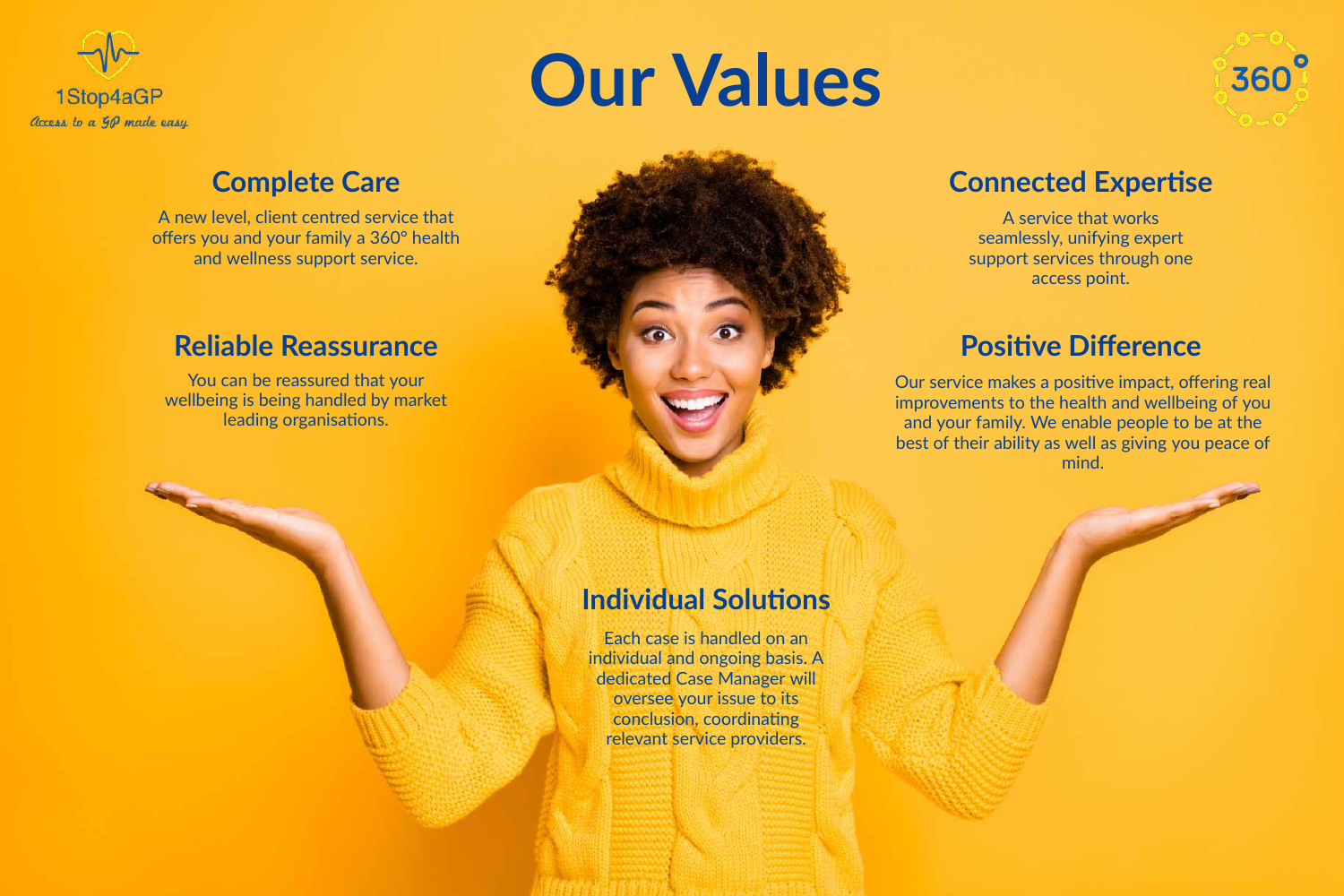

## **Why choose us?**

There might be other EAP Programs on the market, but at 1Stop4aGP, we think our 360° program is a cut above the rest. Offering a market leading service at a competitive price.

## **1Stop4aGP: 360° IS EAP**

Access online and telephone GP consultation services, available 24/7.

Full spectrum of legal advice on all personal issues delivered by highly trained legal professionals.

Expert debt management service and in-work welfare support. plan and full representation. Includes evaluation of causes and issues, design of payment

Carer support advice helpline delivered by fully qualified experts in adult social care.

Limited in-house support for debt issues.

Little to no support specifically for those with care responsibilities.

Litle to no access to GP provision.

Limited legal information delivered in-house to Citizens Advice Bureau standards.

Access to specialist counselling, psychological and psychiatric services including diagnosis and treatment.

Support from a team of case managers who can arrange access to specialist expertise.

Litle to no access to long term specialist support.

Disjointed service connection. Short term limited support often under time and resource pressure.

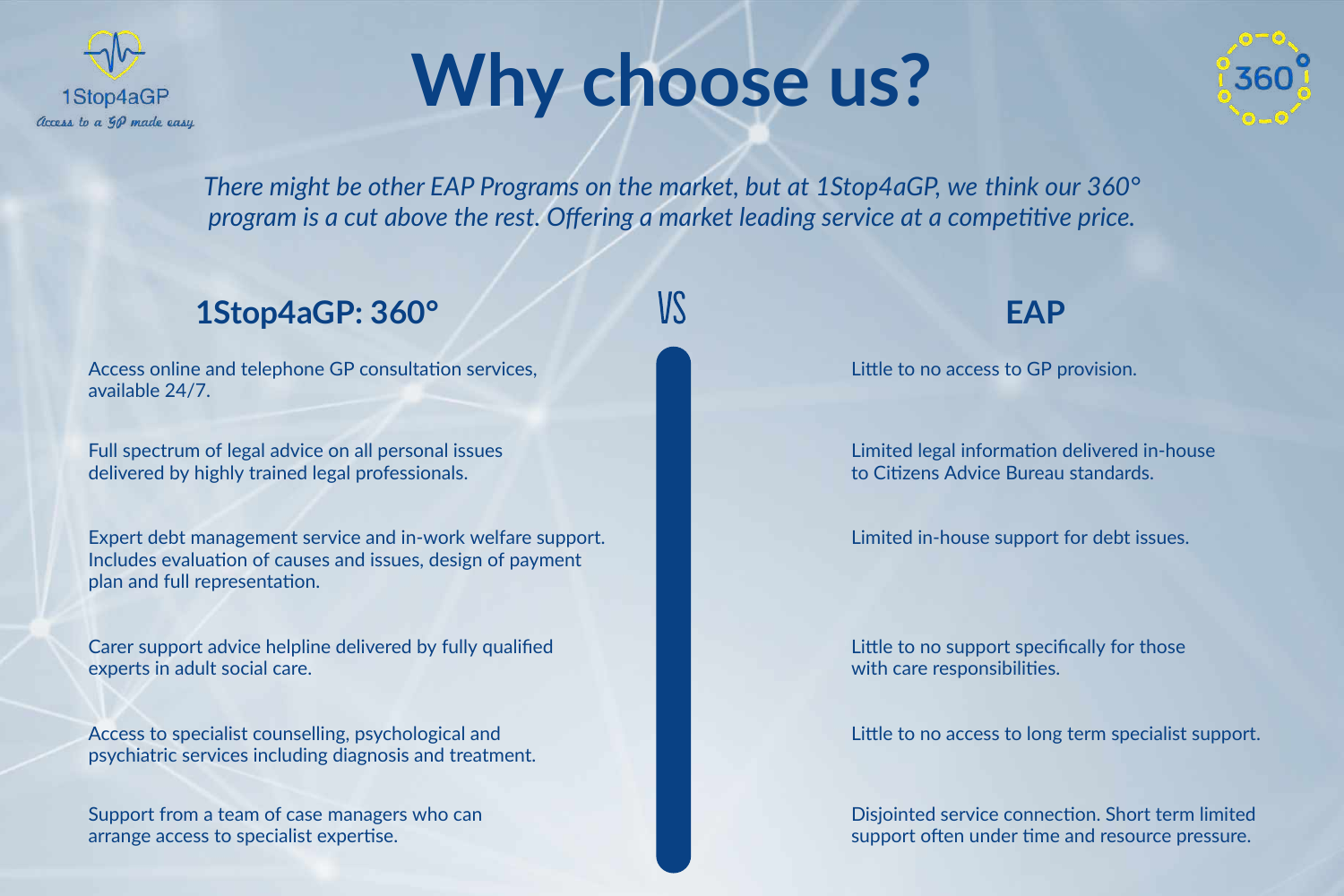

Once we have received your online Direct Debit Mandate, we will send you an email confirming the start of service including:

- Welcome pack
- Instructions on how to access the service and MyMindPal App
- Online Hub Master Code

Cover commences on the 1st day of the following month of your sign-up to the service.